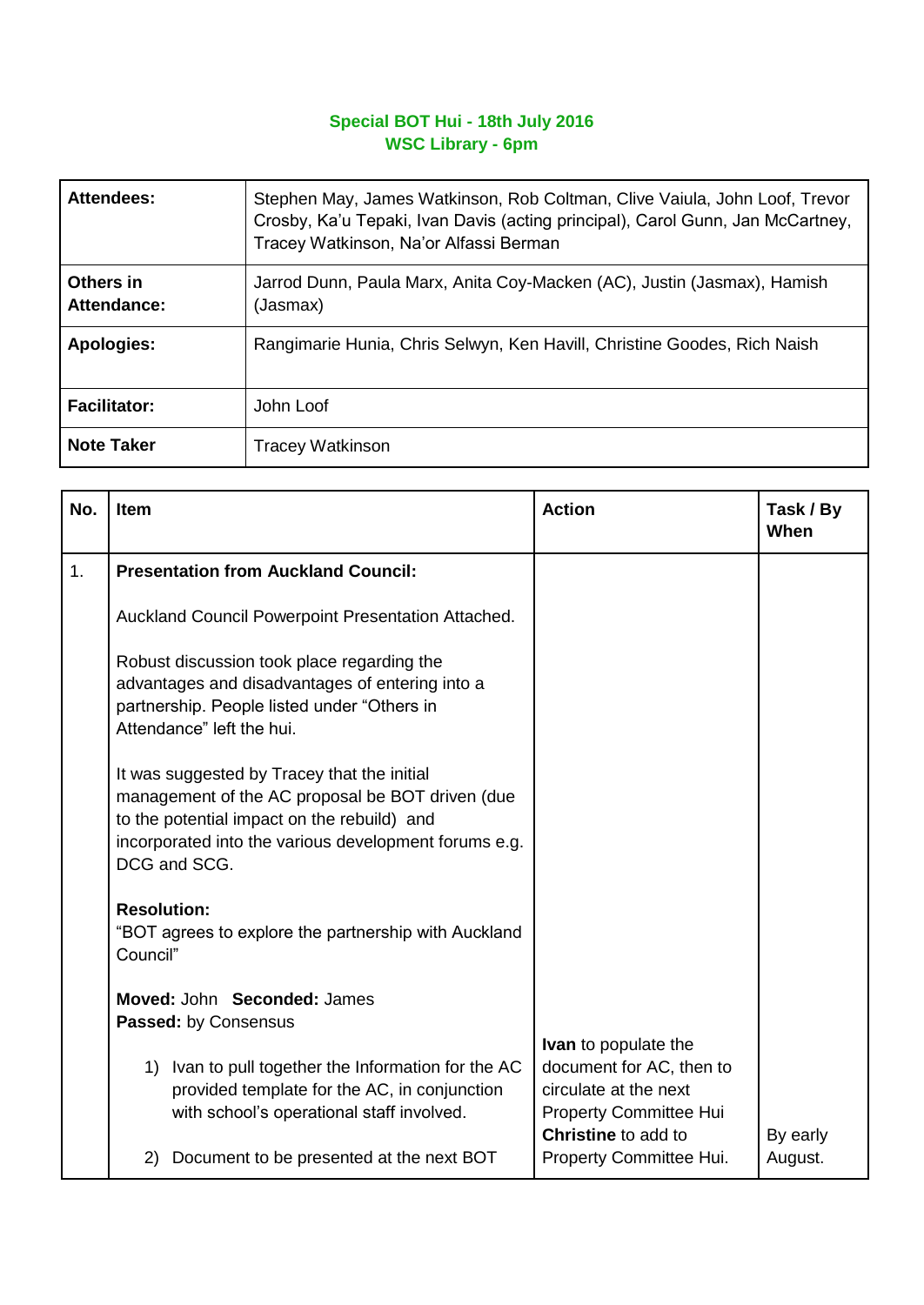|          | Property Committee Hui.                                                                                                                                                                                                                                                                                                                                                                                                                                                                                                                                                                                                                                                                                                                                                                                                                                                                                                                                                                                                          |                                                                                  |     |
|----------|----------------------------------------------------------------------------------------------------------------------------------------------------------------------------------------------------------------------------------------------------------------------------------------------------------------------------------------------------------------------------------------------------------------------------------------------------------------------------------------------------------------------------------------------------------------------------------------------------------------------------------------------------------------------------------------------------------------------------------------------------------------------------------------------------------------------------------------------------------------------------------------------------------------------------------------------------------------------------------------------------------------------------------|----------------------------------------------------------------------------------|-----|
|          | <b>Personnel</b><br>Hui moved into committee to protect privacy of an<br>individual: 7.44pm Moved: Ivan Seconded: John<br>Hui moved out of committee after information<br>exchange completed: 7.53pm Moved: Trevor<br>Seconded: John                                                                                                                                                                                                                                                                                                                                                                                                                                                                                                                                                                                                                                                                                                                                                                                             |                                                                                  |     |
|          | Kau Tepaki left the meeting at: 7.54pm                                                                                                                                                                                                                                                                                                                                                                                                                                                                                                                                                                                                                                                                                                                                                                                                                                                                                                                                                                                           |                                                                                  |     |
| 2.<br>3. | <b>Out of Scope Projects:</b><br>Carol advised that the sustainability panel<br>had a special project in terms of the stream<br>which borders the school.<br>Jan suggested the following in relation to<br>projects such as this:<br>Teachers articulate their wish lists<br>$\circ$<br>These to be forwarded to Ivan and<br>$\circ$<br>presented to the BOT at the next<br>BOT Hui in August.<br>An articulated plan could then be<br>$\circlearrowright$<br>developed to work alongside the<br>rebuild / school budgets taking into<br>consideration core business.<br>Whare Ahikaa - James presented more<br>information regarding how Waiorea see this<br>facility operating into the future and its<br>alignment with the Rumaki Strategic Plan.<br>Agreement by all on the following;<br>Steven, James and Clive to put a<br>$\circ$<br>brief together for the MOE outlining<br>the repurposing of the former<br>"Caretaker Building" to be the Whare<br>Ahikaa, which in fact has been the<br>case for the past 10 years. | Christine to add to the                                                          | Aug |
|          | That the Whare Ahikaa be put onto<br>$\circlearrowright$<br>the Agenda of the next Property<br>Committee Hui.<br>The BOT acknowledges now their<br>$\circ$<br>understanding of the purpose of this<br>facility and how it relates to the<br>Rumaki Strategic Plan.                                                                                                                                                                                                                                                                                                                                                                                                                                                                                                                                                                                                                                                                                                                                                               | Agenda<br>James to make contact<br>with the Regional Director<br>to arrange hui. |     |
| 3.       | <b>Motion:</b><br>The BOT approve the submission of the Charter /                                                                                                                                                                                                                                                                                                                                                                                                                                                                                                                                                                                                                                                                                                                                                                                                                                                                                                                                                                |                                                                                  |     |